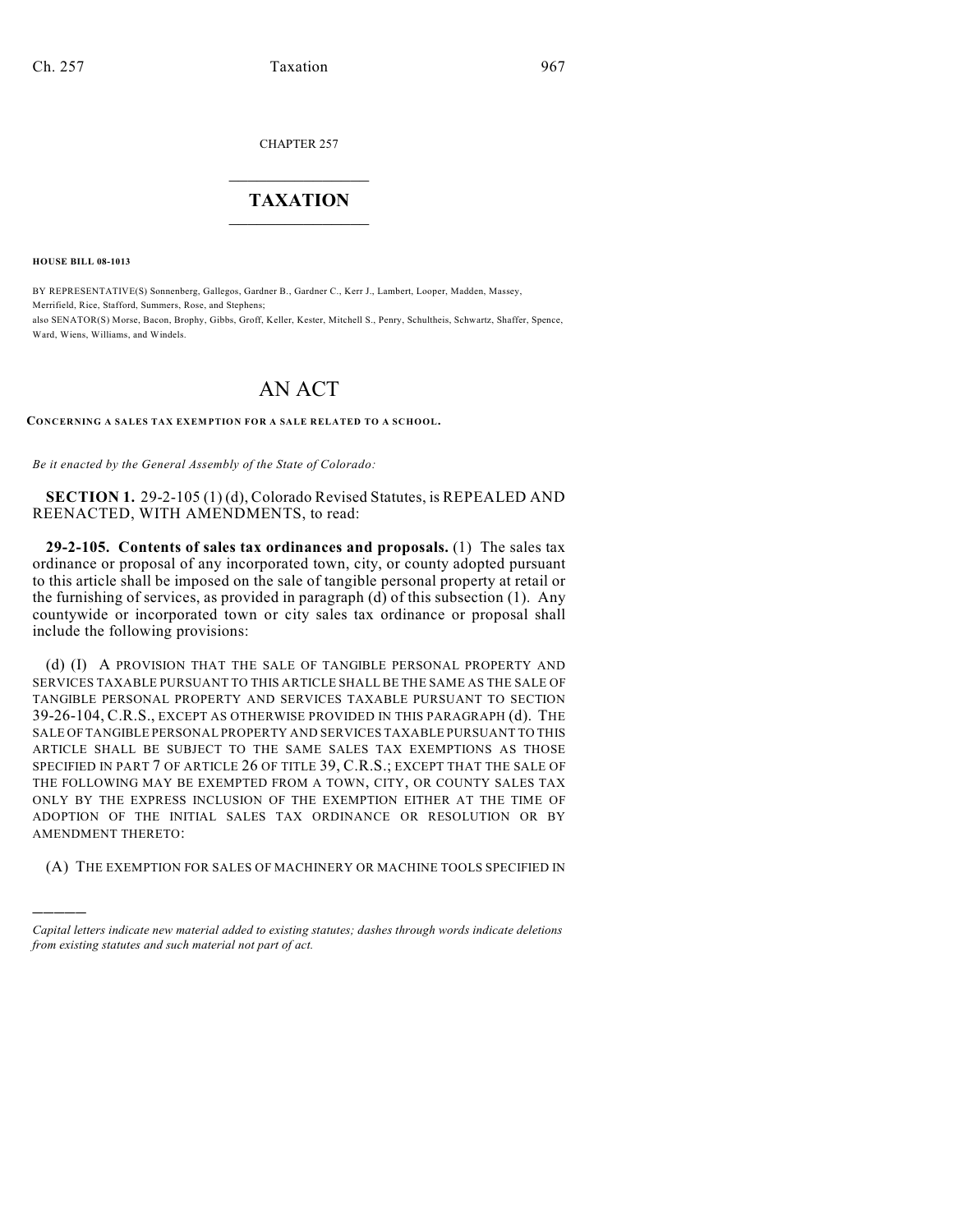SECTION 39-26-709 (1), C.R.S.;

(B) THE EXEMPTION FOR SALES OF ELECTRICITY, COAL, WOOD, GAS, FUEL OIL, OR COKE SPECIFIED IN SECTION 39-26-715  $(1)$   $(a)$   $(II)$ , C.R.S.;

(C) THE EXEMPTION FOR SALES OF FOOD SPECIFIED IN SECTION  $39-26-707(1)(e)$ , C.R.S.;

(D) THE EXEMPTION FOR VENDING MACHINE SALES OF FOOD SPECIFIED IN SECTION 39-26-714 (2), C.R.S.;

(E) THE EXEMPTION FOR SALES BY A CHARITABLE ORGANIZATION SPECIFIED IN SECTION 39-26-718 (1) (b), C.R.S.;

(F) THE EXEMPTION FOR SALES OF FARM EQUIPMENT AND FARM EQUIPMENT UNDER LEASE OR CONTRACT SPECIFIED IN SECTION  $39-26-716$  (2) (b) AND (2) (c), C.R.S.;

(G) THE EXEMPTION FOR SALES OF LOW-EMITTING MOTOR VEHICLES, POWER SOURCES, OR PARTS USED FOR CONVERTING SUCH POWER SOURCES AS SPECIFIED IN SECTION 39-26-719 (1), C.R.S.;

(H) THE EXEMPTION FOR SALES OF PESTICIDES SPECIFIED IN SECTION 39-26-716 (2) (e), C.R.S.; AND

(K) THE EXEMPTION FOR SALES THAT BENEFIT A COLORADO SCHOOL SPECIFIED IN SECTION 39-26-725, C.R.S.

(II) IF A TOWN, CITY, OR COUNTY SALES TAX EXPRESSLY INCLUDES ANY EXEMPTIONS SPECIFIED IN SUBPARAGRAPH (I) OF THIS PARAGRAPH (d) BY AN AMENDMENT TO THE INITIAL SALES TAX ORDINANCE OR RESOLUTION, SUCH AMENDMENT SHALL BE ADOPTED IN THE SAME MANNER AS THE INITIAL ORDINANCE OR RESOLUTION.

(III) IN THE ABSENCE OF AN EXPRESS PROVISION FOR ANY EXEMPTION SPECIFIED IN SUBPARAGRAPH (I) OF THIS PARAGRAPH (d), ALL SALES TAX ORDINANCES AND RESOLUTIONS SHALL BE CONSTRUED AS IMPOSING OR CONTINUING TO IMPOSE THE TOWN, CITY, OR COUNTY SALES TAX ON SUCH ITEMS.

**SECTION 2.** 29-2-106 (4) (a), Colorado Revised Statutes, is REPEALED AND REENACTED, WITH AMENDMENTS, to read:

**29-2-106. Collection - administration - enforcement.** (4) (a) (I) THE EXECUTIVE DIRECTOR OF THE DEPARTMENT OF REVENUE SHALL, AT NO CHARGE, ADMINISTER, COLLECT, AND DISTRIBUTE THE SALES TAX OF ANY HOME RULE MUNICIPALITY UPON REQUEST OF THE GOVERNING BODY OF SUCH MUNICIPALITY:

(A) IF THE PROVISIONS OF THE SALES TAX ORDINANCE OF SAID MUNICIPALITY, OTHER THAN THOSE PROVISIONS RELATING TO LOCAL PROCEDURES FOLLOWED IN ADOPTING THE ORDINANCE, CORRESPOND TO THE REQUIREMENTS OF THIS ARTICLE FOR SALES TAXES IMPOSED BY COUNTIES, TOWNS, AND CITIES;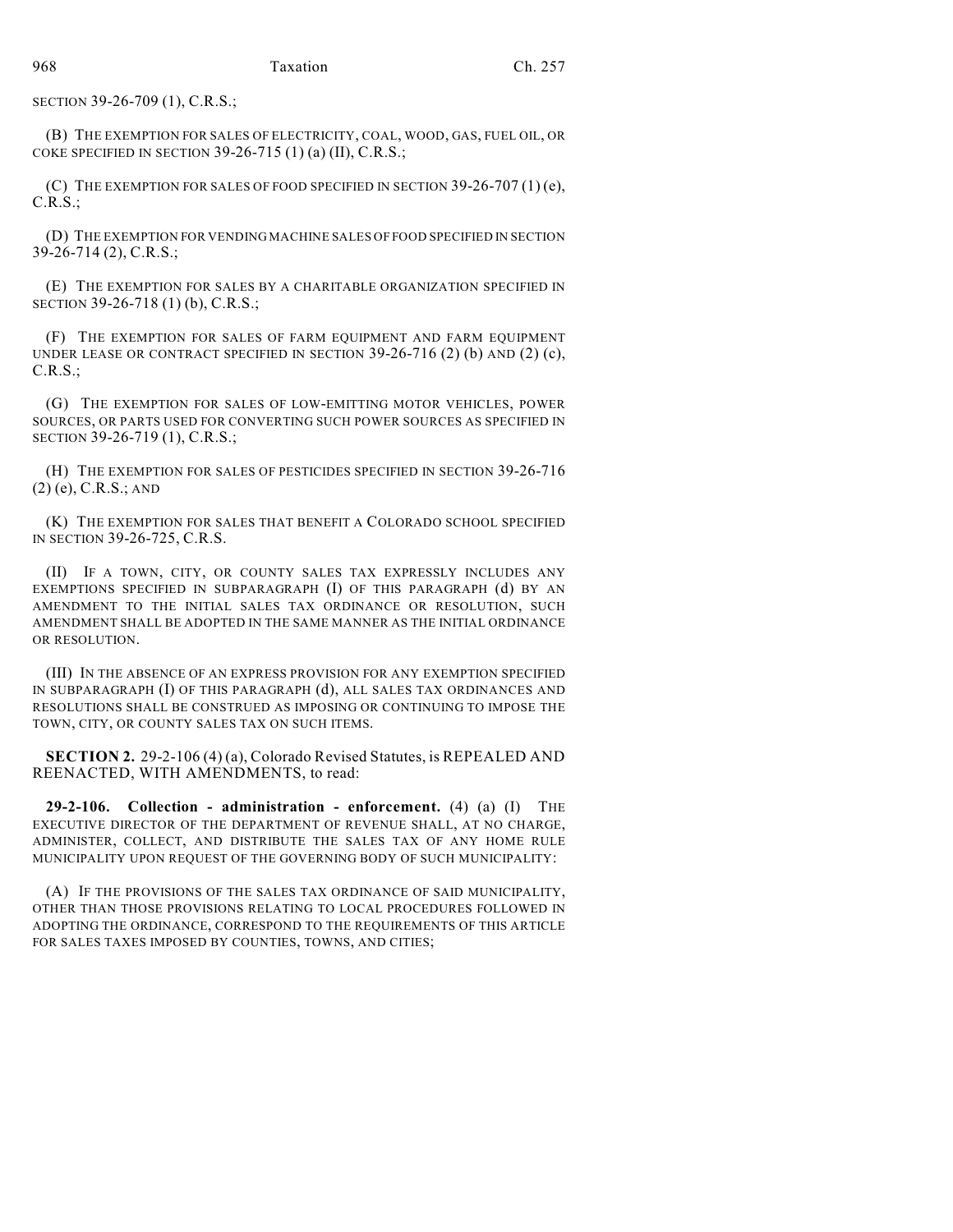(B) IF NO USE TAX IS TO BE COLLECTED BY THE DEPARTMENT OF REVENUE EXCEPT AS PROVIDED IN SECTION 39-26-208, C.R.S.; AND

(C) WHETHER OR NOT THE ORDINANCE APPLIES THE SALES TAX TO THE EXEMPTIONS LISTED IN SECTION  $29-2-105$  (1) (d) (I).

(II) WHEN THE GOVERNING BODY OF ANY HOME RULE MUNICIPALITY REQUESTS THE DEPARTMENT OF REVENUE TO ADMINISTER, COLLECT, AND DISTRIBUTE THE SALES TAX OF SAID MUNICIPALITY AS SPECIFIED IN SUBPARAGRAPH (I) OF THIS PARAGRAPH (a), SAID GOVERNING BODY SHALL CERTIFY TO THE EXECUTIVE DIRECTOR OF THE DEPARTMENT A TRUE COPY OF THE HOME RULE MUNICIPALITY'S SALES TAX ORDINANCE.

**SECTION 3.** Part 7 of article 26 of title 39, Colorado Revised Statutes, is amended BY THE ADDITION OF A NEW SECTION to read:

**39-26-725. Sales related to a school - definitions.** (1) AS USED IN THIS SECTION, UNLESS THE CONTEXT OTHERWISE REQUIRES:

(a) "PARENT" MEANS A PARENT OF A STUDENT AS DEFINED IN PARAGRAPH (c) OF THIS SUBSECTION (1).

(b) "SALE THAT BENEFITS A COLORADO SCHOOL" MEANS A SALE OF A COMMODITY OR SERVICE FROM WHICH ALL PROCEEDS OF THE SALE, LESS ONLY THE ACTUAL COST OF THE COMMODITY OR SERVICE TO THE PERSON OR ENTITY DESCRIBED IN SUBSECTION (2) OF THIS SECTION, ARE DONATED TO A SCHOOL OR A SCHOOL-APPROVED STUDENT ORGANIZATION.

(c) "SCHOOL" MEANS A PUBLIC OR NONPUBLIC SCHOOL FOR STUDENTS IN KINDERGARTEN THROUGH TWELFTH GRADE OR ANY PORTION THEREOF.

(d) "STUDENT" MEANS ANY PERSON ENROLLED IN A SCHOOL AS DEFINED IN PARAGRAPH (b) OF THIS SUBSECTION (1).

(2) ON OR AFTER SEPTEMBER 1, 2008, A SALE THAT BENEFITS A COLORADO SCHOOL SHALL BE EXEMPT FROM TAXATION UNDER THE PROVISIONS OF PART 1 OF THIS ARTICLE, IF THE SALE IS MADE BY ANY OF THE FOLLOWING:

(a) A SCHOOL;

(b) AN ASSOCIATION OR ORGANIZATION OF PARENTS AND SCHOOL TEACHERS;

(c) A BOOSTER CLUB OR OTHER CLUB, GROUP, OR ORGANIZATION WHOSE PRIMARY PURPOSE IS TO SUPPORT A SCHOOL ACTIVITY; OR

(d) A SCHOOL CLASS OR STUDENT CLUB, GROUP, OR ORGANIZATION.

(3) NOTHING IN THIS SECTION SHALL BE CONSTRUED AS CREATING AN EXEMPTION, OR OTHERWISE AFFECTING AN EXISTING EXEMPTION, FOR A SALE TO A PERSON OR ENTITY DESCRIBED IN SUBSECTION (2) OF THIS SECTION.